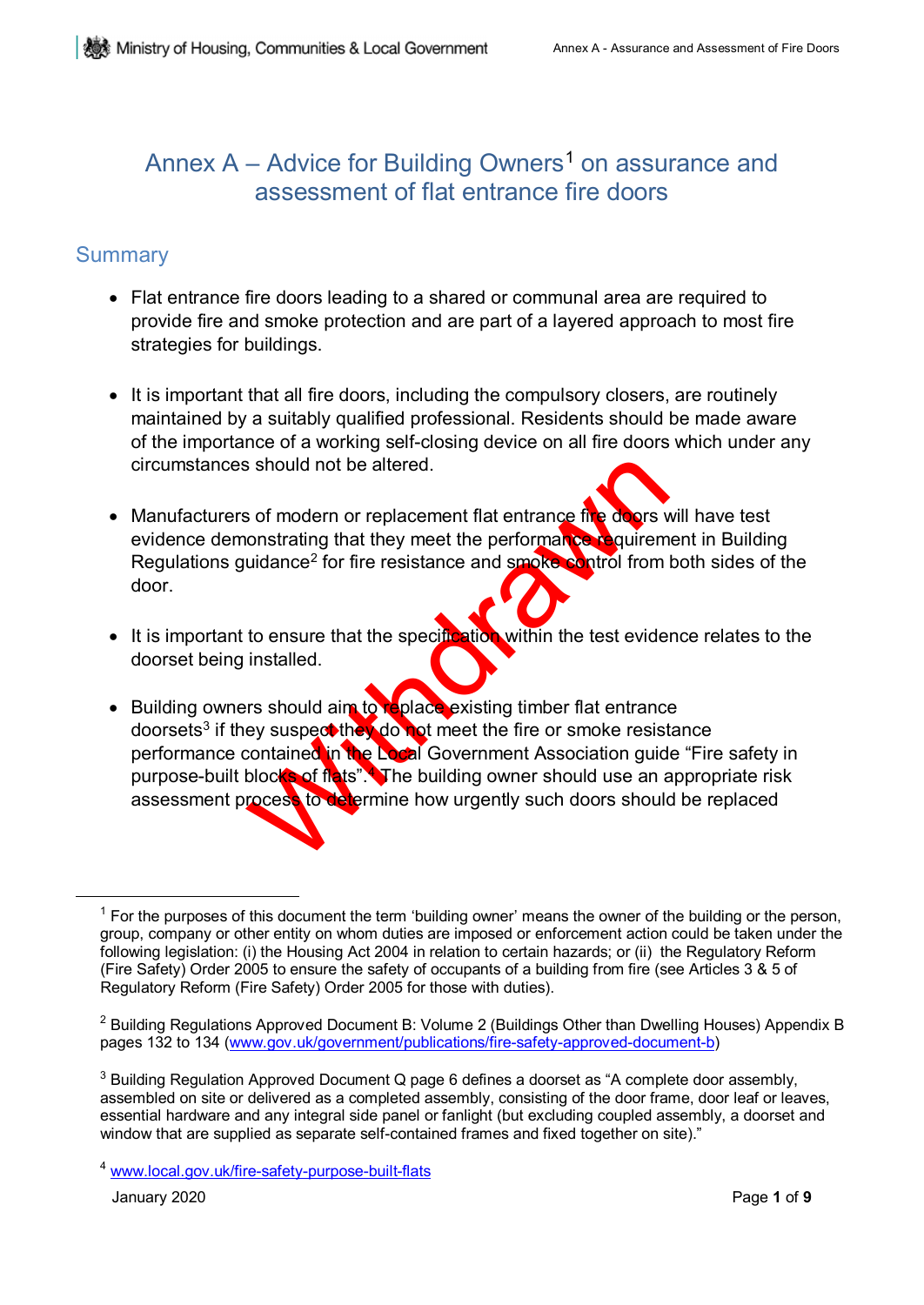### **Introduction**

- 1. This advice note provides general advice on building owners undertaking risk assessments of fire doors. A fire door risk assessment is likely to include the following aspects:
	- the fire strategy for the building (including evacuation strategy);
	- the building fire risk assessment;
	- the occupancy of the building, e.g. general needs or specialised housing;
	- the intended protection afforded by the door, e.g. flat front entrance, cross corridor, storage areas;
	- the likely resistance of the doorset (door and frame) to fire and smoke.

If building owners need further assistance to determine whether existing or proposed fire doorsets meet the current standards, they should seek expert advice from a suitably qualified fire safety professional.

- The above that the Building Regulations in Energy and the Building Regulations in the Backless and Backless that the Building Regulations in Energy and Backless that the Building Regulations in Energy and Backless that the 2. A fire door can only offer protection in limiting the spread of smoke and fire if the door can fully close effectively under the action of its door closer. The self-closing device should be capable of closing the door securely into its frame from any open position overcoming the resistance of any latch and edge seals. All self-closing devices should be regularly maintained to ensure that they are operating correctly.
- 3. Building owners should also communicate with residents to ensure that they are aware of the importance of maintaining and not interfering with the operation of the self-closing devices on their flat entrance fire doors. Residents should also be told that fire doors must not be altered as that can reduce their fire resistance.
- 4. For new doorsets, for compliance with the Building Regulations in England, guidance in Approved Document B advises that flat entrance doorsets that allow access directly into the dwelling from a shared or communal corridor should achieve at least 30 minutes fire resistance, with additional requirements for resistance to the passage of "cold" smoke (i.e. smoke at a temperature below that required to cause intumescent seals to expand and seal the gaps around the door leaf).<sup>5</sup> It is accepted that older timber doors, manufactured or installed before current fire resistance test standards came into force would not achieve the level of performance if tested to current test standards. These doors may still be acceptable if the doors are in good condition, with minimum gaps between the door leaf and the frame. 4

<span id="page-1-0"></span><sup>5</sup> [www.gov.uk/government/publications/fire-safety-approved-document-b](http://www.gov.uk/government/publications/fire-safety-approved-document-b)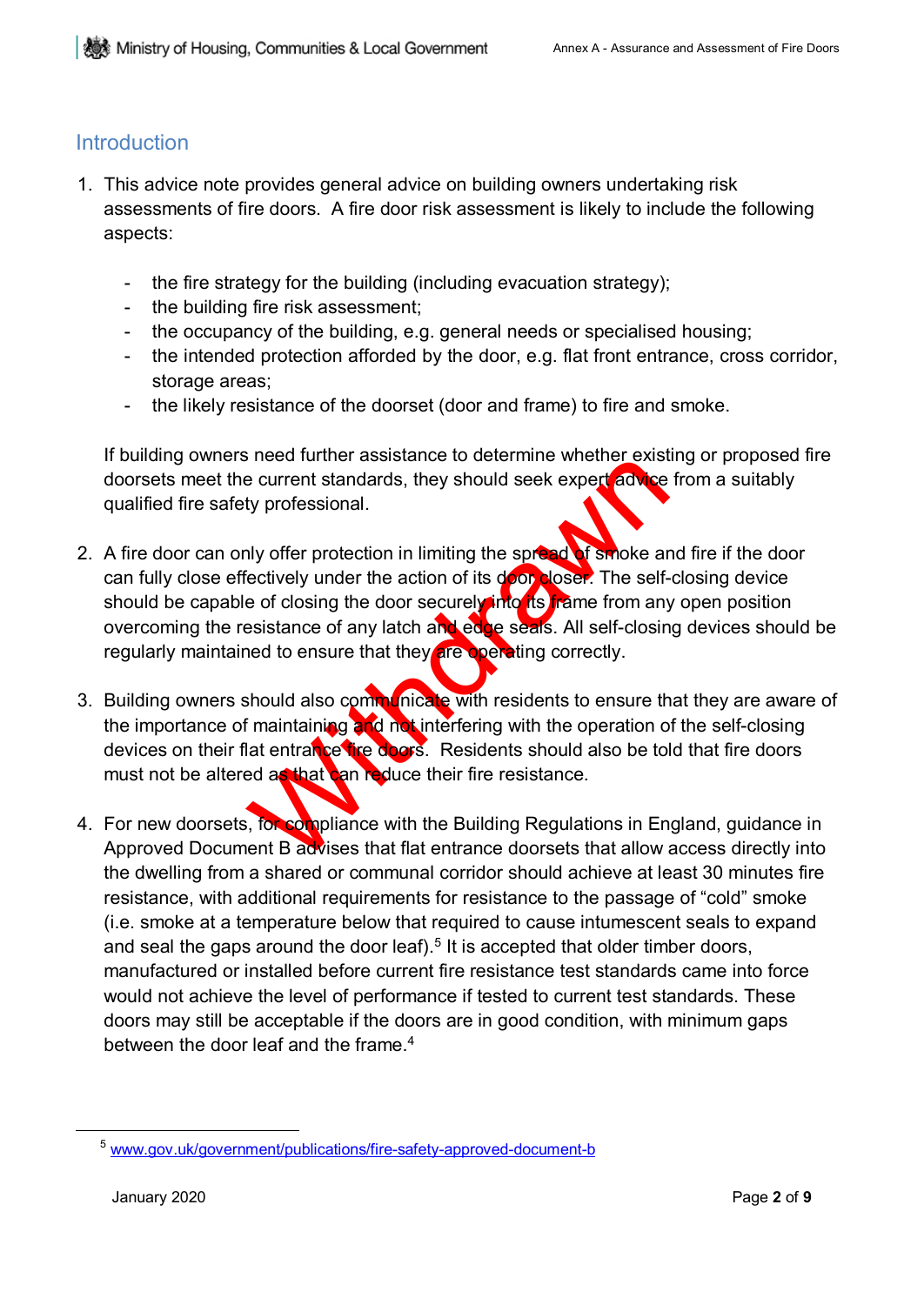- 5. This advice note primarily concentrates on fire safety; however, newly installed front doors to flats should also meet security requirements set out in Approved Document Q.[6](#page-2-0) There are also requirements for doorsets in other relevant Building Regulations guidance included in other Approved Documents including part E, L & M. Therefore, it is imperative that doorsets are designed to meet all the relevant requirements in one package, i.e. the same specification. The full suite of approved documents can be accessed from the Ministry of Housing, Communities and Local Government website. [7](#page-2-1)
- 6. For existing doors, reference should be made to the Local Government Association guidance 'Fire Safety in purpose-built blocks of flats'4 and the British Standard 'code of practice for fire door assemblies'. $^8$  $^8$

### Fire doors within a building other than flat entrance doors

### *Staircase and Cross Corridor doors*

- **8. All fire doors must be fitted with a working self-closing device and must not be propped or wedged open under any circumstance.**
- 9. A functional self-closing device is essential in ensuring that the fire door performs when preventing fire and smoke. The self-closing device should be capable of closing the door securely into its frame from any open position and overcoming the resistance of any latch and edge seals.
- Corridor doors<br>
ust be fitted with a working self-closing<br>
liged open under any circumstance<br>
closing device is essential in rise and that the fire d<br>
in a smoke. The self-closing device should be capablicant<br>
frame from a 10. Where a new or replacement self-closing device is fitted it should not affect the fire resistance of the door when tested in accordance with BS EN1364-1 or BS 476-22. Selfclosing devices in communal areas should be regularly checked and maintained to ensure that they are working effectively.
- 11. Building owners should act responsibly to inform and engage with residents. Residents must be informed of the purpose of their fire door as a life saving device, with attention and explanation given to the role of self-closing devices.
- 12.Residents should be encouraged to report any defects to fire doors in communal areas to their building owner.

<span id="page-2-0"></span><sup>6</sup> [www.gov.uk/government/publications/security-in-dwellings-approved-document-q, p](http://www.gov.uk/government/publications/security-in-dwellings-approved-document-q)ages 3 & 4 and Appendix B pages 7 & 8

<span id="page-2-1"></span><sup>7</sup> [www.gov.uk/government/collections/approved-documents](http://www.gov.uk/government/collections/approved-documents)

<span id="page-2-2"></span><sup>&</sup>lt;sup>8</sup> BS 8412:2016 (<u>https://shop.bsigroup.com/ProductDetail/?pid=000000000030332501)</u>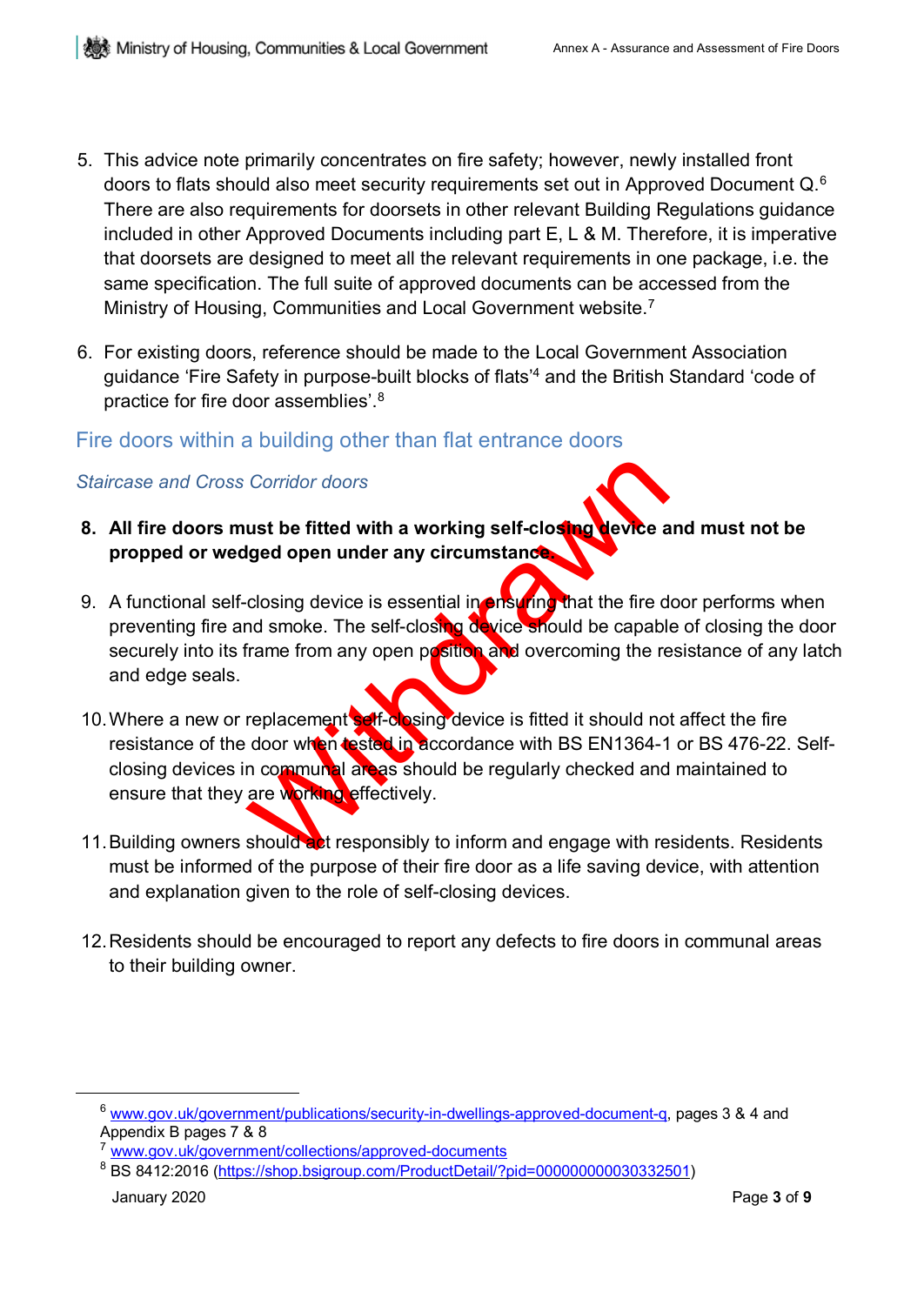## *Cupboard, storage and refuse areas fitted with fire doors*

- 13.The above guidance should be used to assess cupboards, storage and refuse areas fitted with fire doors. However, cupboards, storage and refuse areas fitted with fire doors would normally have signage in accordance with BS-5449-10.
- 14.These doors are required to have a self-closer or be kept locked shut when not in use. These doors must not be propped or wedged open.

## Fire door risk assessments

15.The following sections provide information on how test evidence should be considered as part of the assessment of fire doors and provide for different scenarios where test evidence is, or isn't, available for the fire doors installed.

## *Where test evidence is available for timber and GRP composite fire doors:*

- 16. Where test evidence is available and a fire door has been shown to meet the required standard, no immediate remediation action is required. All fire doors should be routinely maintained by a suitably qualified professional, including closers.
- 17. Where test evidence shows that an existing GRP composite fire door does not meet the required standard, building owners should refer to the flow chart in Appendix A for guidance on remediation action.

## *Where no test evidence is available for timber fire doors:*

- is available for timber and GRP composite the down<br>ance is available and a fire door has been shown to inediate remediation action is required. All the doors<br>suitably qualified professional, including losers.<br>ance shows th 18. Where no test evidence is available for timber fire doors, the building owner should refer to the Local Government Association guidance 'Fire Safety in purpose-built blocks of flats<sup>'4</sup> and should seek advice from a competent person.
- 19. A competent person may wish to consider what test evidence is available, or the original "deemed to satisfy" status of the doors as a potential indicator of acceptability; if timber doors with no test evidence meets the requirement detailed in Local Government Association guidance 'Fire Safety in purpose-built blocks of flats' is equates to meeting the standard required. These doors may be treated as notional fire doors and the competent person may wish to consider the advice on notional fire doors given in the Local Government Association guidance 'Fire Safety in purpose-built blocks of flats'.4

### **20.GRP composite fire doors cannot be considered as notional[9](#page-3-0) fire doors under any circumstances.**

<span id="page-3-0"></span> $\overline{a}$ <sup>9</sup> There is a difference between modern fire doors and their requirements and older type doors, often called 'Notional fire doors'. These doors may have been in place for many years and met earlier standards of manufacture and legislation. However, this doesn't mean that they are now not fit for purpose, providing they are still in good condition they will still provide the service for which they were intended.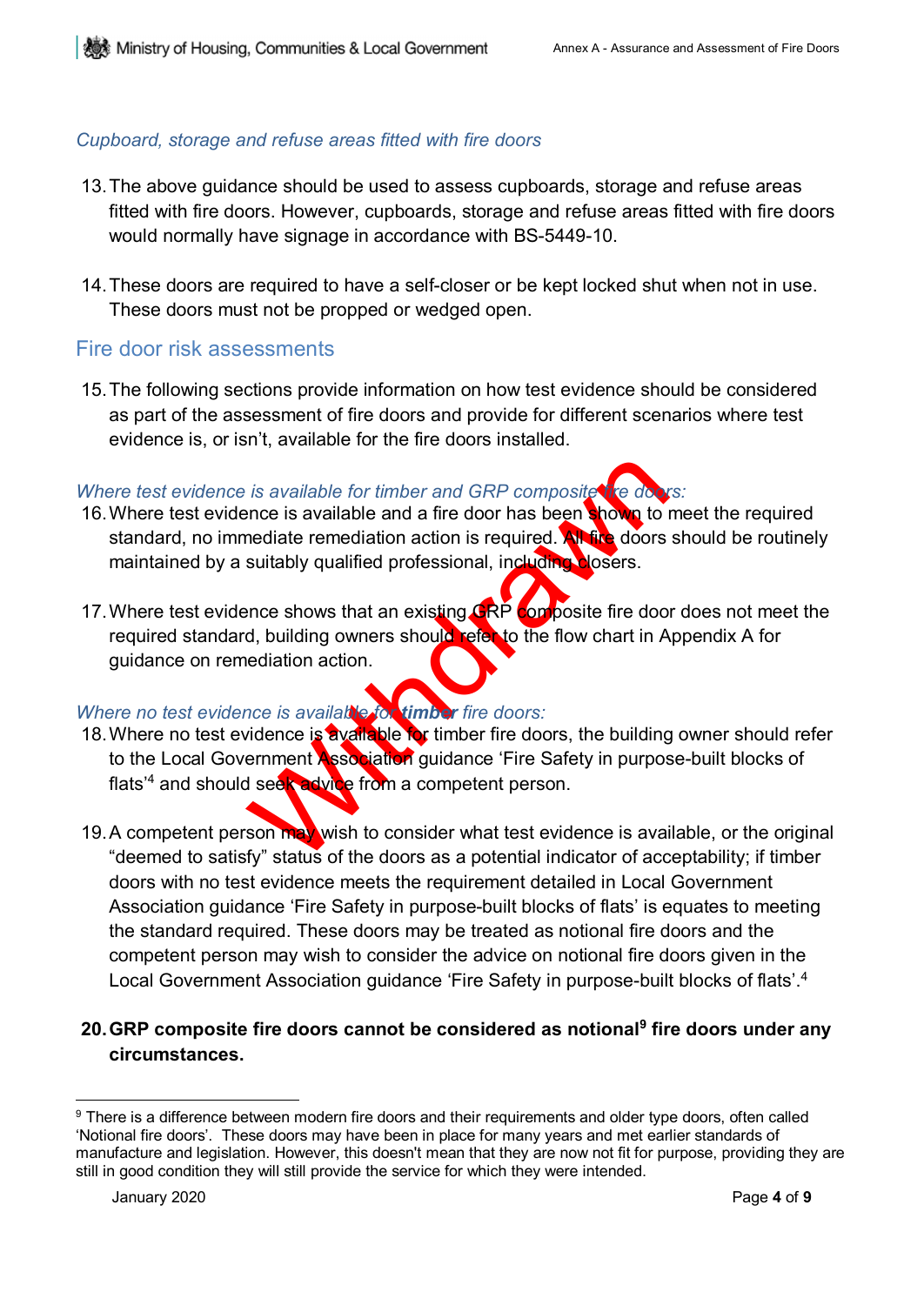21.Where a large number of doors are involved, and there is significant uncertainty as to the likely fire resistance, advice should be sought from a specialist and/or a sample door might be tested in accordance with BS 476-22 / EN 1634-1. Subject to test results, any remedial or replacement action should be guided by the advice outlined above.

#### *Where no test evidence is available for GRP composite fire doors:*

- 22.Where no test evidence is available for GRP composite fire doors, Building Responsible Persons should seek advice from a competent person.
- 23.A competent person may wish to consider what test evidence is available as a potential indicator of failure, particularly test evidence from those tests undertaken by the MHCLG fire doors investigation.
- 24. Where a large number of doors are involved, and there is significant uncertainty as to the likely fire resistance, advice should be sought from a specialist and/or sample door might be tested in accordance with BS 476-22 / EN 1634-1. Subject to test results, any remedial or replacement action should be guided by the advice outlined above.

### Guidance on testing of fire doors

- 25. All new composite doorsets must have undergone fire resistance testing on both sides.
- 26. The guidance provided in Approved Document B (2019) Volume 1 and 2 Appendix C3 is clear that fire doors should be tested separately on both sides.
- umber of doors are involved, and there is significant<br>stance, advice should be sought from a specialistan<br>in accordance with BS 476-22 / EN 1634-1. Subject<br>accement action should be guided by the solution<br>g of fire doors<br>b 27. Fire Resisting Doorsets currently on sale in the UK will have been tested in accordance with either BS 476-22 or EN1634-1 standards. Both standards acknowledge that it may not always be necessary to carry out tests from both sides of a door set. Clause 13.4 of EN 1634-1 states when it may be appropriate to test on one side. Annex C of EN 1634-1 sets out the rationale for these rules and specifically excludes composite doors by stating that:

### *"Doorsets made from other or composite materials are specifically excluded from this annex as there is not sufficient evidence of their behaviour in fire to be able to provide guidance on the weakest side against fire attack."*

- 28.The view of the Expert Panel is that Clause 13.4 of EN 1634-1 should be followed regardless of whether the doorset is being classified to BS 476-22 or EN 1634-1.
- 29.Information on the department's fire door testing programme including results of the tests carried out can be found here: <https://www.gov.uk/guidance/fire-door-investigation>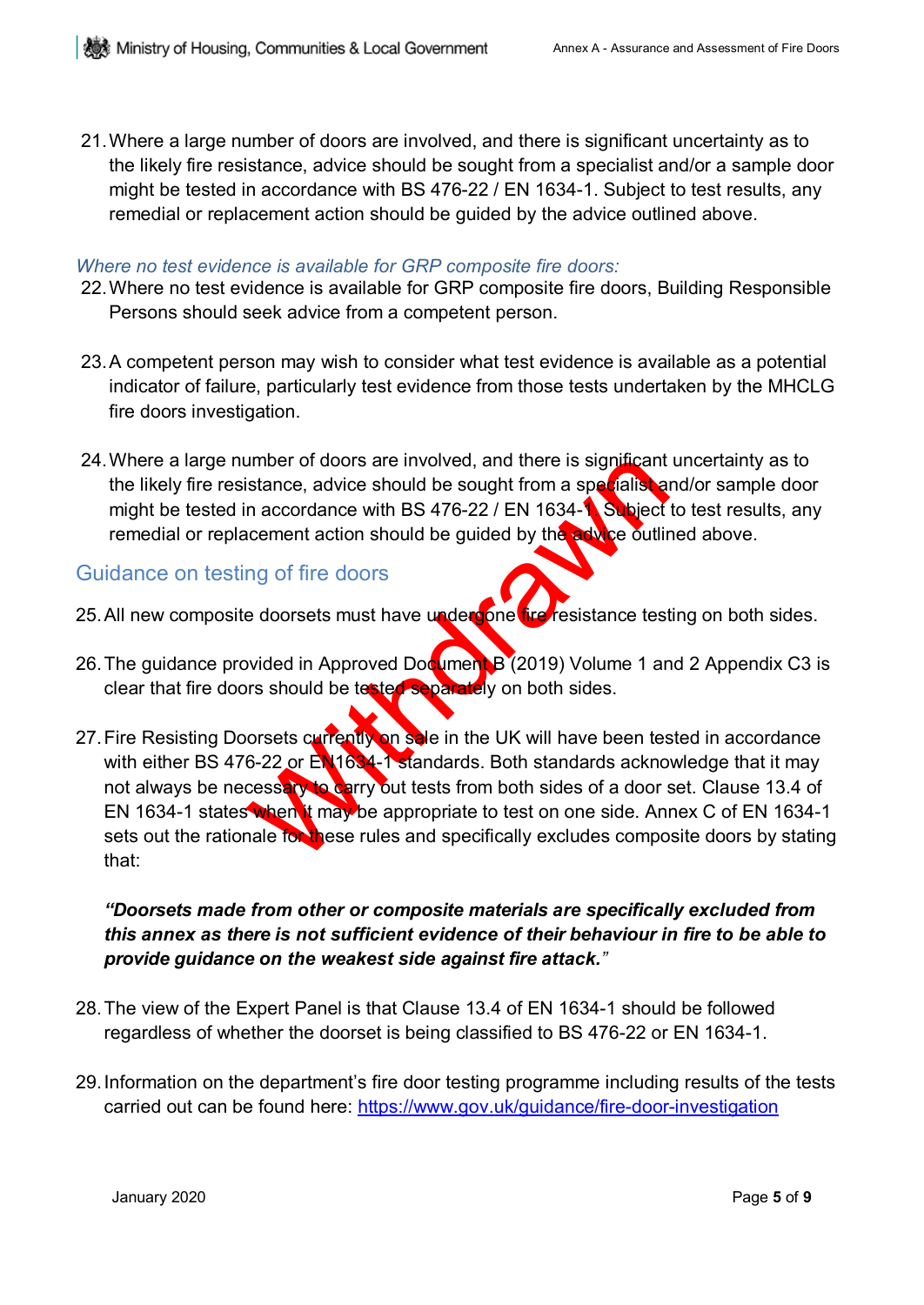## Incomplete fire test evidence for composite flat entrance fire doors

- 30.The Expert Panel published initial advice on the need to test composite fire doors on both sides in early 2018, it is therefore expected that any door installed after this date will have been appropriately tested. However, it is recognised that, there may be limited circumstances where it may be possible to retain existing fire resisting composite flat entrance doors where the door was tested on one side.
- 31.In the absence of obvious defects (e.g. glazing units fixings, etc.) it is the expectation of the Expert Panel that:
	- The fire resistance from the internal side should accord with the guidance set out in Appendix A;
	- An assessment by a fire risk assessor determines that a fire of a severity similar to that in the British/ European fire resistance tests within the common parts is an event of remote probability;
	- In the participan of external and the participan of external and the common parts remained by the time in a building or confined space and the annum the common parts remains  $|W|$  that the needs assessments.<br>In the common • Management standards are likely to ensure that the fire load (the amount of combustible material in a building or confined space and the amount of heat this can generate) within the common parts remains  $\log w$  and that the need for this is identified in all fire risk assessments.

Note that any replacement door should be tested from both sides.

32. Further information on best practice is provided in the Passive Fire Protection Federation's "Guide to undertaking technical assessments" (2019) available at: [http://pfpf.associationhouse.org.uk/default.php?cmd=210&doc\\_category=308](http://pfpf.associationhouse.org.uk/default.php?cmd=210&doc_category=308)

# Repair and renovation of existing doorsets

- 33.Where doorsets have parts that need replacing, care should be taken to ensure replacements are of the same specification used in the original design as evidenced in the manufacturer's test evidence/certification and documentation for the doorset and that the doorset itself has not been altered in any way. Where the manufacturer or supplier is unknown, then an assessment can be carried out by a competent expert.
- 34.All assessments and repairs should be carried out in line with the manufacturer's instructions by a suitably qualified person or organisation that can demonstrate the appropriate levels of skill and competency. Certification under a UKAS accredited door installer scheme<sup>[10](#page-5-0)</sup> would be a way of establishing those criteria.
- <span id="page-5-0"></span>35.The British Standard 8214[11](#page-5-1) provides recommendations for the specification, installation

<sup>&</sup>lt;sup>10</sup> United Kingdom Accreditation Service [\(www.ukas.com\)](http://www.ukas.com/)

<span id="page-5-1"></span><sup>11</sup> <https://shop.bsigroup.com/ProductDetail/?pid=000000000030332501>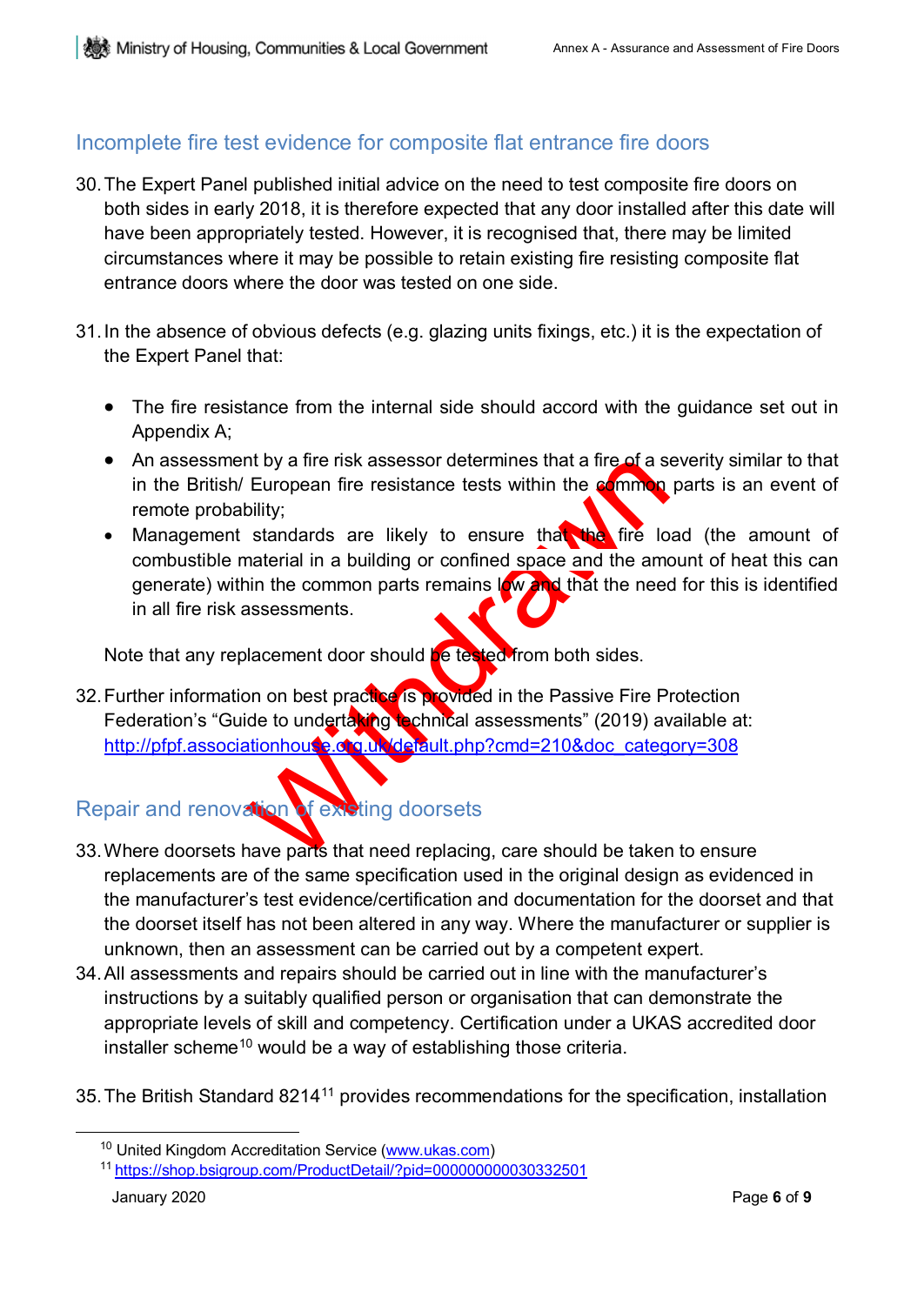and maintenance of timber-based fire door assemblies.

### Replacing flat entrance doorsets

- 36.Existing doorsets should be replaced if the Building Owner suspects they do not meet the fire or smoke resistance performance<sup>[12](#page-6-0)</sup> in the Local Government Association guidance.<sup>4</sup> A risk assessment process should be used to determine the priority and how urgently such doors should be replaced.
- 37.Replacement doorsets should have test evidence from a UKAS accredited test facility, or equivalent,<sup>[13](#page-6-1)</sup> to ensure they meet the standards set out in the Building Regulations guidance. Test evidence used should be carefully checked to ensure it is to the same specifications of the doorsets being installed. Small differences in detail (such as glazing apertures, intumescent strips, door frames and ironmongery etc.) may have a detrimental effect to the fire, smoke or security performance of a doorset.
- 38. The Expert Panel advise that doorsets which aim to meet fire resistance as well as security criteria, should be based on a single combined design specification, which is certified for fire resistance and for security. Additionally, there should be test evidence for smoke control based on the same doorset design.
- 39. The self-closing device should be capable of closing the door securely into its frame from any open position and overcoming the resistance of the any latch and edge seals.
- smoke or security performance of a doorset.<br>
I advise that doorsets which aim to meet the resistant<br>
should be based on a single combined descriptions<br>
issistance and for security. Additionally, there should<br>
sed on the sa 40. The Expert Panel advise that, while it should not be solely relied upon, third party certification<sup>14</sup> by a UKAS accredited body of manufacture, installation and maintenance and inspection for fire, smoke and security can provide building owners with greater assurance on the performance of the doors. Doorsets certificated and suppled to the same specification for fire, smoke and security performance will provide additional assurance of performance, as will certification in the name of the company producing the doorset with the doorset name listed on the certificate.

<span id="page-6-0"></span> $12$  Concerns with performance may be triggered by a number of factors including the lack of test evidence, evidence of substandard performance in testing, visual damage, wear and tear, age of the door etc.

<span id="page-6-1"></span><sup>&</sup>lt;sup>13</sup> An equivalent test facility will be accredited by a signatory of the European Accreditation Multilateral Agreement. This a signed agreement between the EA Full Members whereby the signatories recognise and accept the equivalence of the accreditation systems operated by the signing members [\(www.european](http://www.european-accreditation.org/the-mla)[accreditation.org/the-mla\)](http://www.european-accreditation.org/the-mla)

<span id="page-6-2"></span><sup>&</sup>lt;sup>14</sup> UKAS accredit organisations separately for manufacture, installation, maintenance and inspection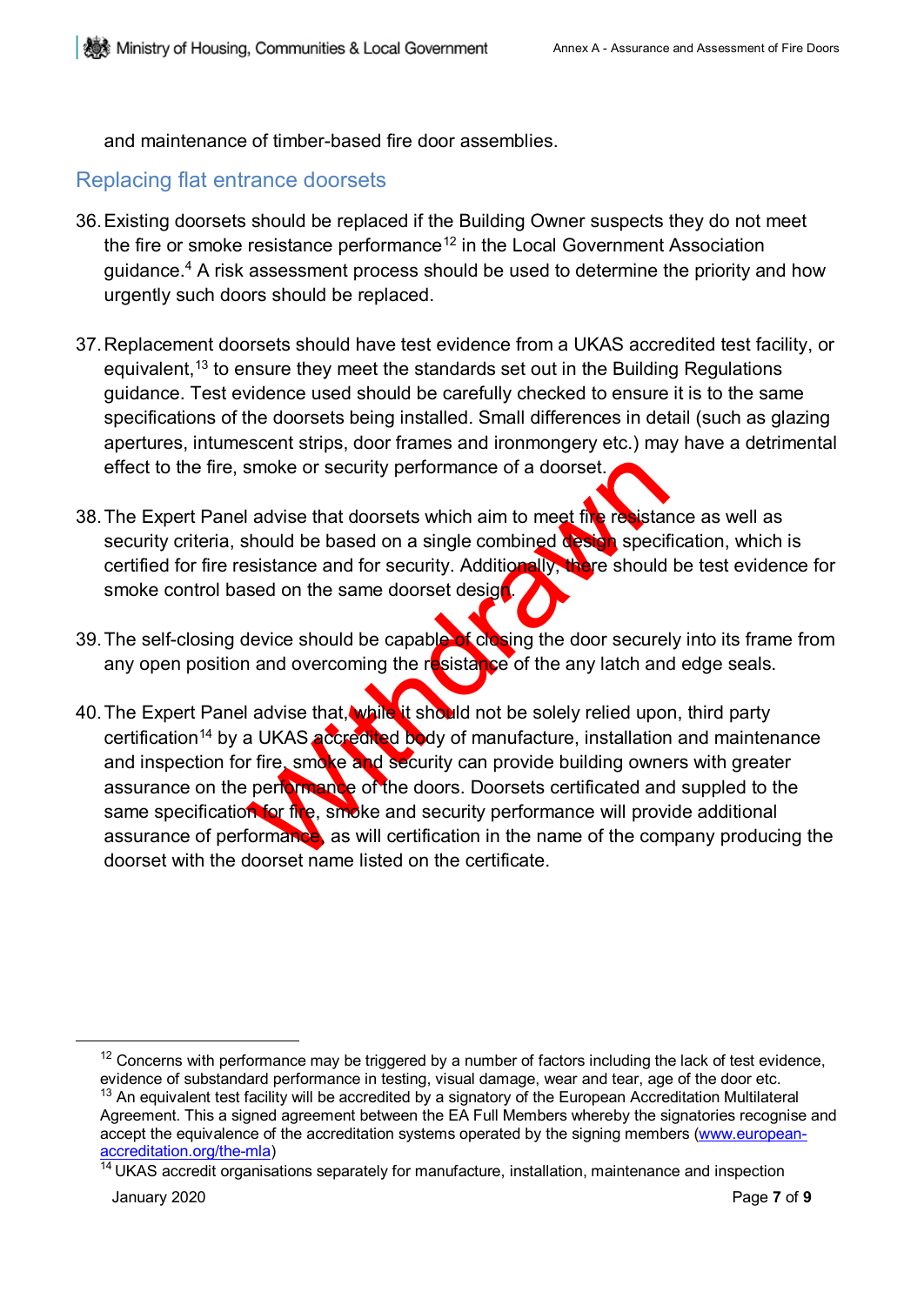## Appendix A

## General needs blocks of Flats

This flow chart is provided to assist Building Responsible Persons to identify the priority of attention to their GRP composite fire doors. It is a matter of judgement for the Building Responsible Persons as to when to replace their doors which is likely to be when required as part of a routine maintenance programme. See paragraphs 30 to 32 when fire doors have only been tested on one side.



<span id="page-7-0"></span> $\overline{a}$ These periods of fire resistance are extrapolated from historical standards that many older blocks will have been designed to. This is not intended to suggest that they would be appropriate for new buildings or where new door sets are being procured.